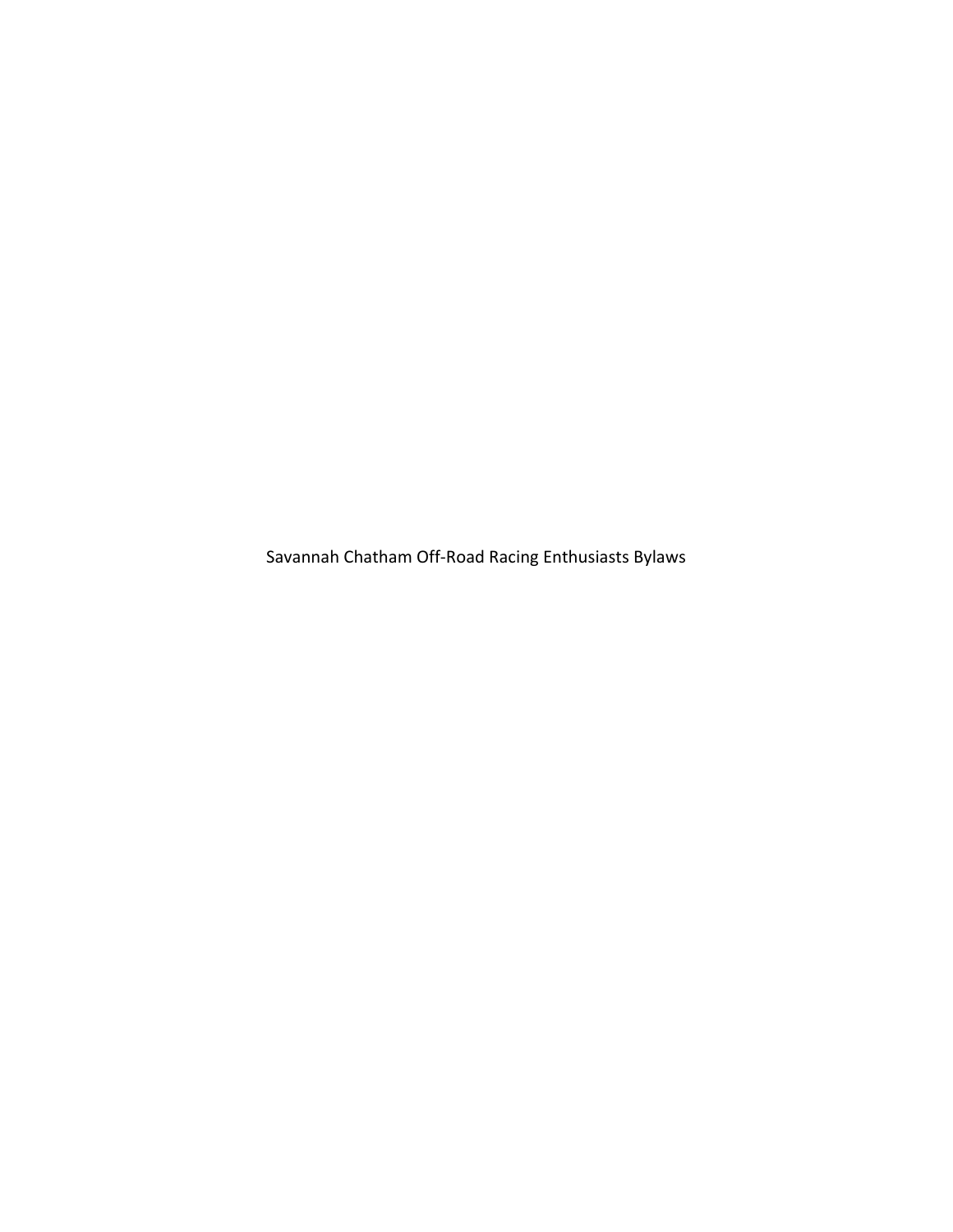# I. Organization

A. Savannah Chatham Off-road Racing Enthusiast (SCORE) Is a membership club organized to promote Radio controlled car racing.

B. Management of SCORE will be vested in a Board of Directors. The board will consist of Chairman, Treasurer, Race Director, Track Maintenance, and Public Relations

1. The term of office will be one year and will commence on the date of election.

2. Any member of the board who misses three consecutive meetings without acceptable excuses will be dropped from the board.

3. Any member of the board who is not fulfilling the requirements of their position may be removed by unanimous decision by the other board members.

4. The board of directors will meet monthly to conduct club business. The meetings will be at a time and place designated by the chairman. Special meetings may be held at any time they are considered necessary.

C. Board position duties are as follows:

1. The Chairman shall preside at all club meetings, act as a spokesman for the club, coordinate the duties of the other club board members. The Chairman shall conduct his actions for the club in a democratic fashion, strive hard to recognize, understand, and reflect the needs of all club members, and in general be responsible for the smooth day to day running of the club to the best of his ability. He shall also be responsible for the long-term planning necessary to ensure continuous availability of a racetrack for the club. If the president is unable to attend a club meeting for any reason, he shall appoint a Deputy (another board member) to act in his stead.

2. The Treasurer shall be responsible to the Chairman, keep an accurate detailed historical record of income and expenditures, provide a detailed profit and loss summary at the monthly board meeting, frequently analyze the clubs long term financial situation and make recommendations on how to best maintain its solvency, and keep an updated record of the club's membership. Additionally, he is the primary party designated to act as an authorized signer of checks issued by the club. In the event the Treasurer is unable to fulfill his duties for any reason (e.g., incapacitation, illness, out of town, etc.), the chairman may act in his stead with the same authority to sign checks. If the Treasurer is unable to attend a club meeting for any reason, he shall appoint a Deputy (usually the Chairman) to act in his stead.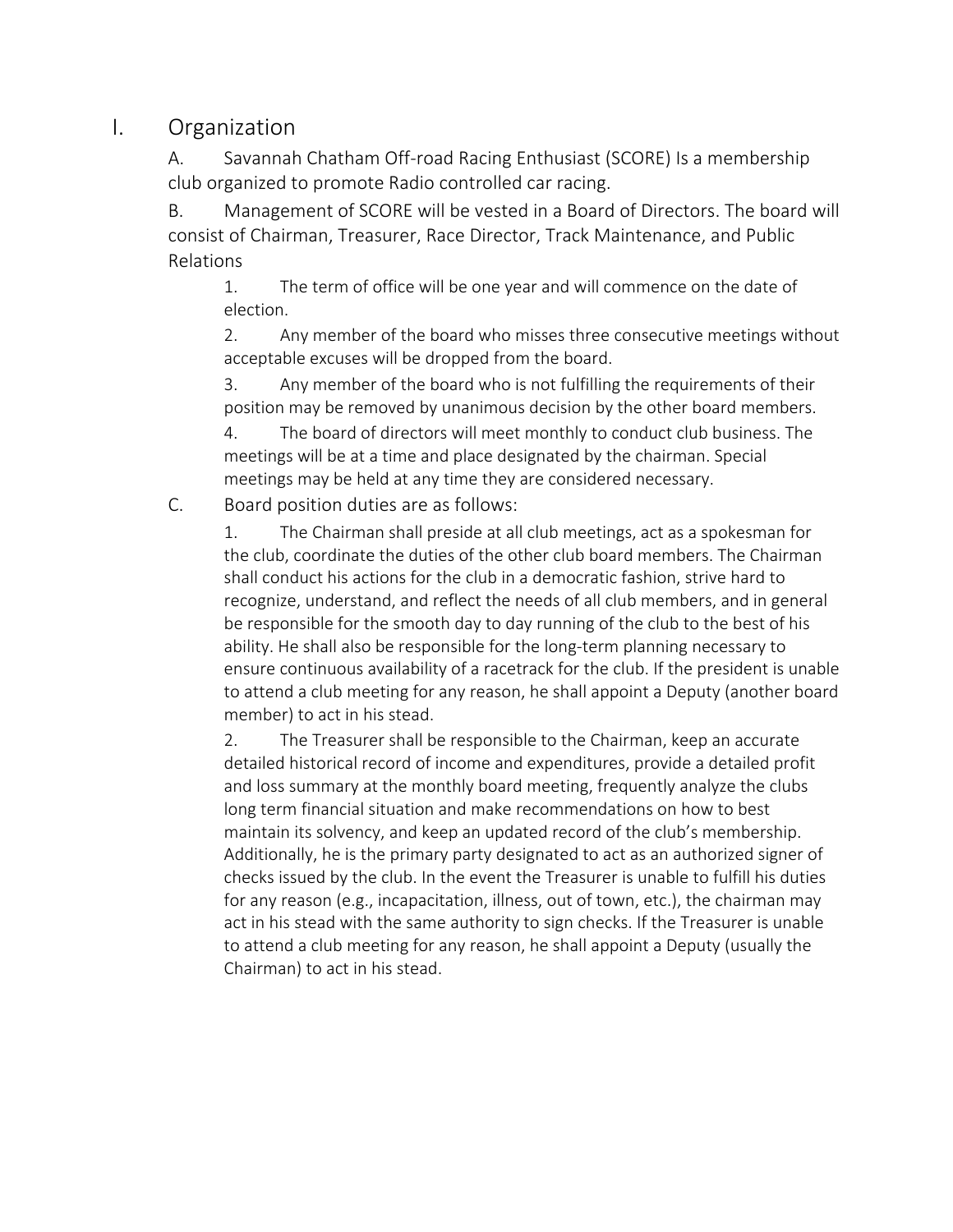3. The Race Director shall be responsible to the Chairman and shall ensure a robust race schedule is planned for the year including club races, SCORE series, and large event races. The race schedule will be posted as soon as it is feasible, and in the event of a cancelation due to weather, a notice will be posted on social media sites and a make-up date, if needed, will be announced. Additionally, the Race Director will be responsible for coordinating with the Track Maintenance Director prior to an event to ensure a raceable track, will secure an announcer for the event, enforce the club code of conduct as outlined herein these bylaws, and help with collection of entry fees.

4. The Track Maintenance Director shall be responsible to the Chairman, and shall ensure that all track equipment (e.g., spectator safety fences, staging area, bulletin board, driver's stand, pit lane, tractors, leaf blowers, etc.), and the track itself, are maintained in an acceptable condition to accommodate radio control racing. He shall report on the general track status at each meeting, noting any deficiencies which are found, and shall organize assistance from any and all other SCORE members as may be required in order to maintain the desired level of track maintenance for supporting active radio control racing. It is expected that all members will respond positively to any request by the Track maintenance director for any assistance with track maintenance work. If the Track Maintenance Director cannot attend a club meeting for any reason, he shall appoint a Deputy (usually the Race Director) to act in his stead.

5. The Public Relations Director shall be responsible to the Chairman and shall be responsible for maintaining the SCORE and Phil Hurd Raceway Websites and social media pages, promoting the club and its events, and sustaining and expanding the club membership through community outreach. Additionally, he will coordinate with the Treasurer to provide members access the private SCORE member social media page.

D. Decisions affecting the club will be made by a majority vote of the Board of Directors or members, as appropriate, at a scheduled meeting.

1. A quorum for the board of directors will be 5 directors/ or all active position holders.

2. A quorum for the members will be the members attending a meeting or scheduled race, with no specific number required.

3. It is our goal to engage our members by empowering them with the ability to vote when they cannot be physically present at a scheduled meeting. Each member is allowed to select another member who will be physically present at the meeting to vote in their place. All proxy votes will be declared prior to any vote being cast. A handwritten and signed vote by proxy is required for elections, suspensions, and expulsions.

4. Online voting will be used at board discretion.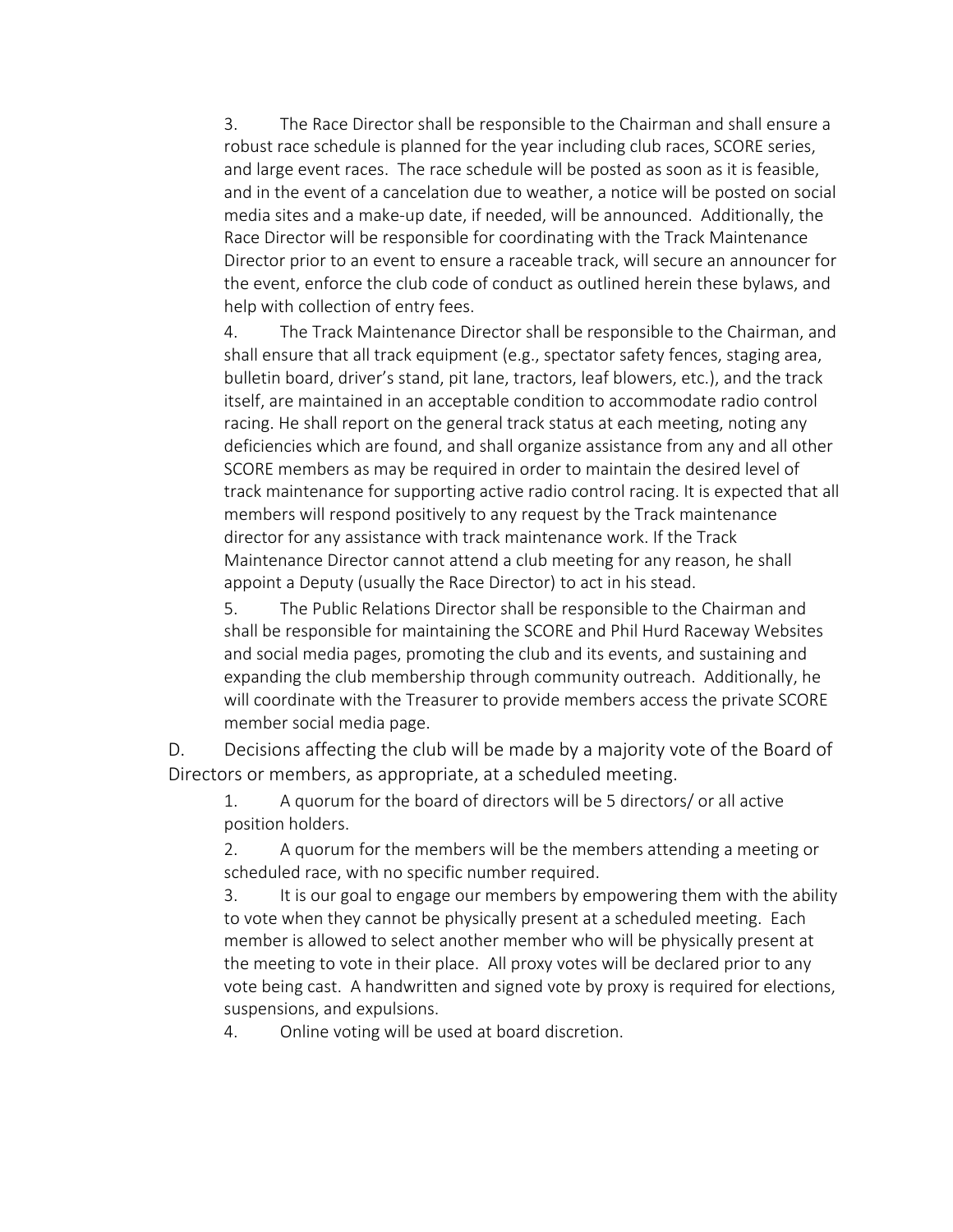# II. Membership

#### A. Membership is open to the public.

1. Dues are \$12.00 per month per person, \$15.00 per month for one person and a child under 18 years old, or \$20.00 per month for an entire family including all children under 18 years old.

2. Anyone is welcome to become a member, no matter their race, age, gender, religious beliefs, and/or sexual preference.

B. All racers are encouraged to join SCORE, but membership to race in any event is not required. Additional entry fees may apply to non-members. To earn points in any points series race, racer must be a member in good standing.

C. Memberships are valid for the current month only. All memberships expire on the last day of the month.

D. Disqualifications, suspensions, and expulsions will be by SCORE rules and the judgment of the Board of Directors.

E. SCORE memberships must be current to earn points and to be eligible for the discounted race entry fees.

F. New members and renewing members can race one SCORE series race free of charge annually and all club races free of charge.

G. All members will have access to the closed group on Facebook once dues are paid, they will also have access to any members only pages on any social media or website that SCORE operates.

### III. Facilities

A. The entry fee for each race will be determined by the Board of Directors.

B. All money collected will be accounted for by the treasurer. These funds will be used to pay for track rental, equipment, track improvements, awards, and other purposes agreed upon by the Board of Directors.

1. The Board may vote on expenses that total no more than \$500.00

2. Expenses over \$500.00 will be brought to a vote at a club meeting or race.

3. Any club member must have prior approval from the Board on any purchases/expenses totaling more than \$50.00.

# IV. Conduct of Races:

A. Racing will be by SCORE rules. Exceptions must be approved by the Board of Directors and will be published separately.

B. Events, inspections, and protest will be by SCORE rules.

C. The club will race all classes provided there are a minimum of five cars entered in that class.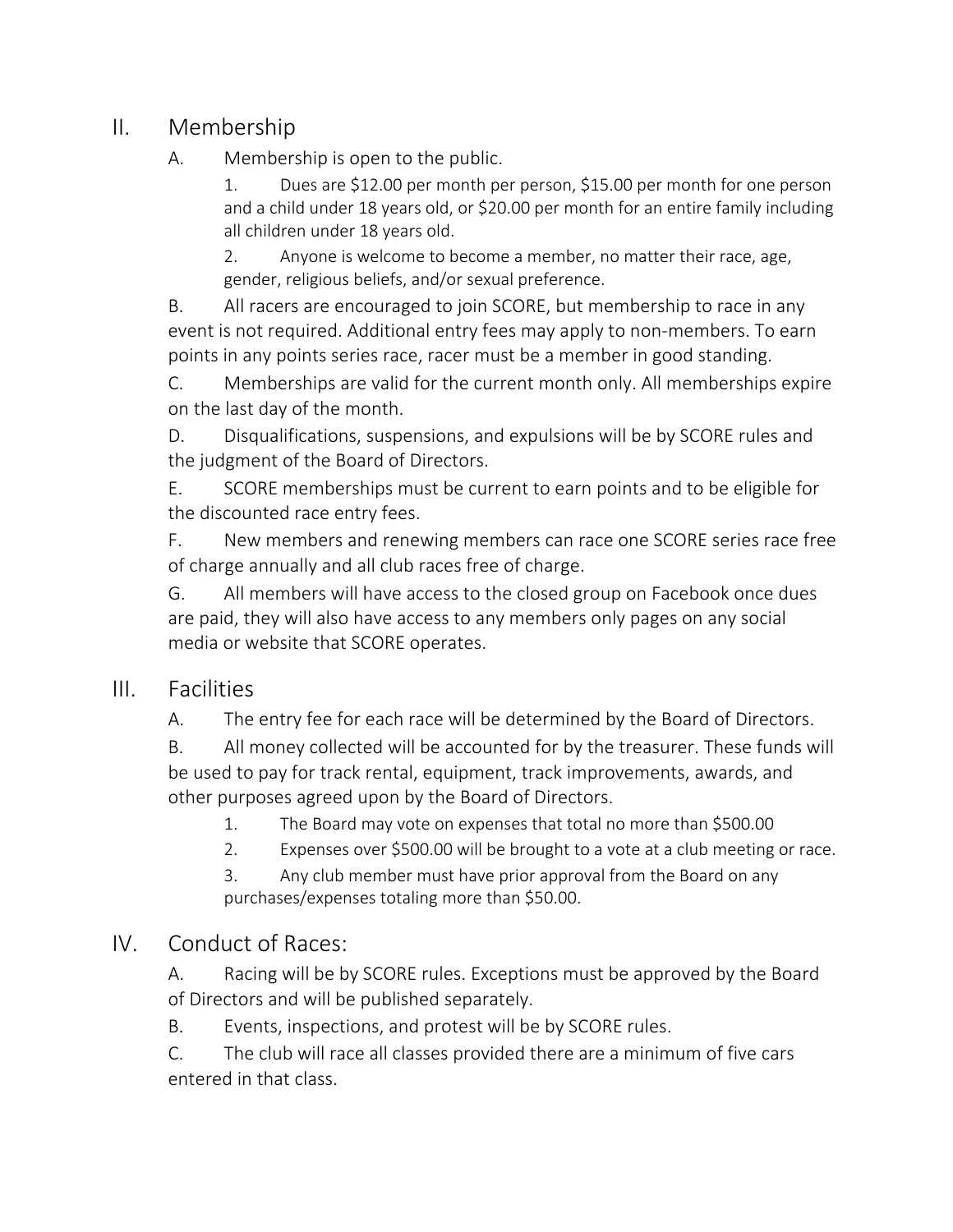D. If the minimum number of cars are not entered for a club race, classes may be combined.

E. The Board may establish separate classes for a make of car or type of vehicle.

F. The maximum number of cars in a single heat or race will be twelve, unless the race director deems more are necessary.

G. All races will be under the control of the designated race director.

H. The race director reserves the right to cut off entries for any event at a specified time or number of entrants.

I. Races will consist of 2 or 3 heats and mains. The number of heats during a points series will be 3. Dropping or increasing heats during club races will be put to a vote by the paid participants.

J. It is the racers responsibility to corner marshal the following race after theirs unless otherwise specified by the race director. If racer is competing in back to back races, he/she must find a replacement marshal.

- 1. First failure to marshal will result in racer losing his/her fastest qualifier.
- 2. Second failure to marshal will result in race day suspension.

## V. Schedule:

A. The club will race on Saturday or Sunday afternoons, or at other times as indicated by the separately posted racing schedule available on the clubs public social media page or website. Dates will be reserved for rain make-ups, special events, or left open as decided by the Board of Directors.

B. There will be multiple racing series as determined by the Board of Directors.

C. Classes that are included in a racing series will be determined by the Board of Directors, based upon the popularity of the class.

D. A minimum of 5 entries on a regular basis will be required for a class to be considered for a series.

### VI. Points Series:

A. Points will be awarded for main events and only to SCORE members in good standings. Points will be counted for non-members, but the non-members position in the attended round of the series will stand.

B. Points will be used to determine overall series standings with one race dropped. Awards will be based upon total accumulation of points in a class for the series.

C. In the event of ties, best qualifying position will determine the tie breaker. If a tie remains, the tie breaker will be determined by best finishing positions.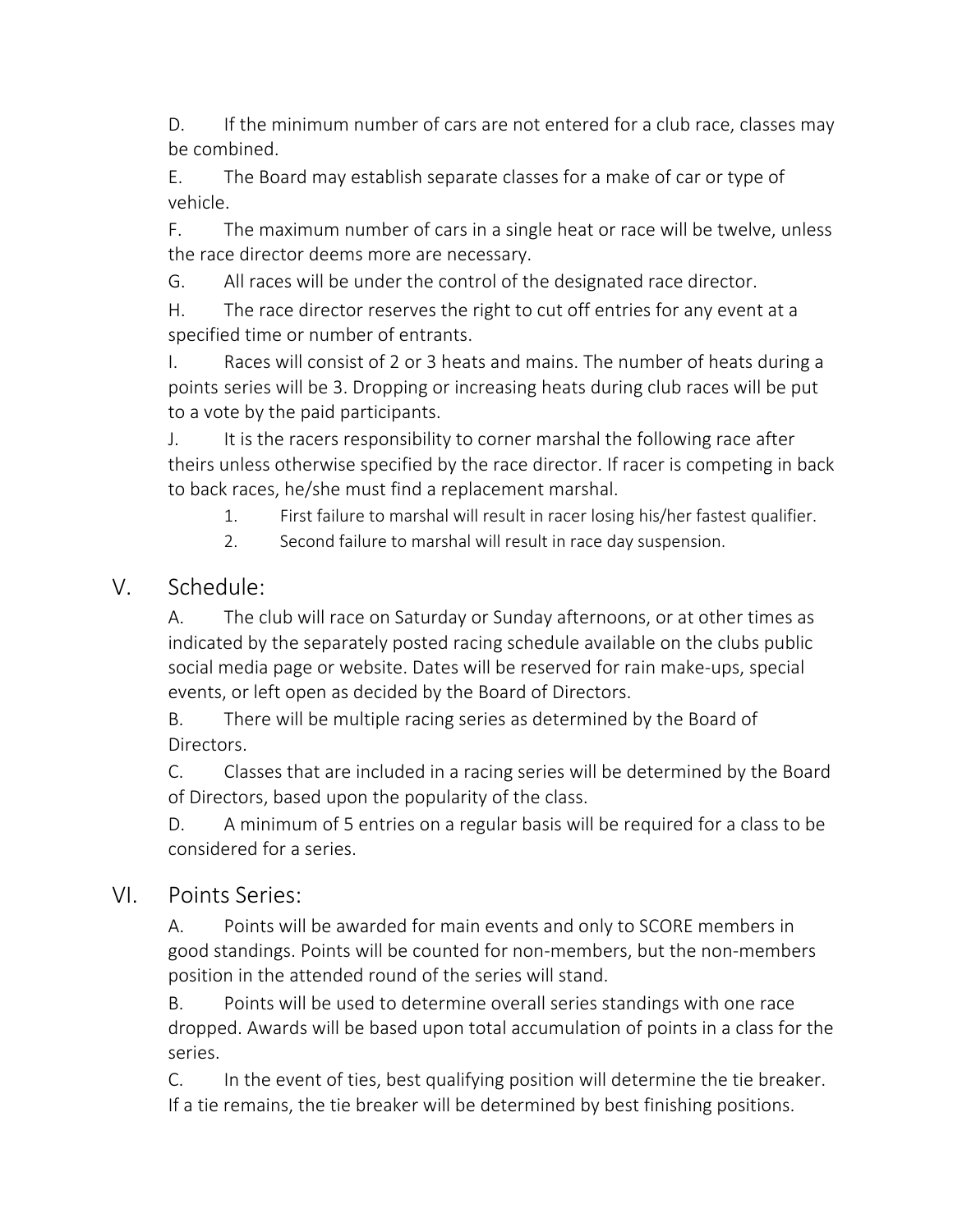D. Qualifier style (rocket round or qual points) will be voted on at the beginning of each series.

E. Novice class will be run what you brung.

F. Points are awarded as follows.

1. 5 points awarded for all races attended.

2. 200 for first, 195 for second, 190 for third and so on with each next position being 5 less points. 5 bonus points awarded for TQ position.

3. Lowest race is dropped.

4. In the event of multiple mains, drivers will earn points on overall finishing position.

5. The number of cars per main, bumps will be determined by the Board of Directors. The number of racers per main will be determined by the number of entries in each event. This will help split the number of drivers on the track at one time, allowing equal amounts of turn marshals.

#### VII. Awards:

A. Awards will be limited to ribbons, trophies, and plaques as determined by the Board.

B. Donated awards may be accepted but must be approved by the Board.

C. Awards will be based upon results of a single race or a points series.

D. Awards will depend upon funds available and the discretion of the Board.

### VIII. Member Conduct

A. Members will conduct themselves in a positive manner at all times.

B. Lying, cheating, stealing, and/or physical or verbal abuse are grounds for immediate expulsion with forfeiture of all dues, interests and rights as a member.

C. Disciplinary action will be handled by a majority ruling of the board except in the case of expulsion from the club which will require a 75% or greater majority of the board in favor of expulsion. Disciplinary action will be immediate.

D. The disciplined member has a right to dispute the board's decision by giving a written notice to dispute the decision to the Club President prior to the next scheduled club meeting. The disciplined member's case will be heard at the next scheduled club meeting. The membership may overturn the board's decision with a 75% or greater vote of the members. Once a decision has been made by the members, it will be final. A member may not be tried again for the same offence.